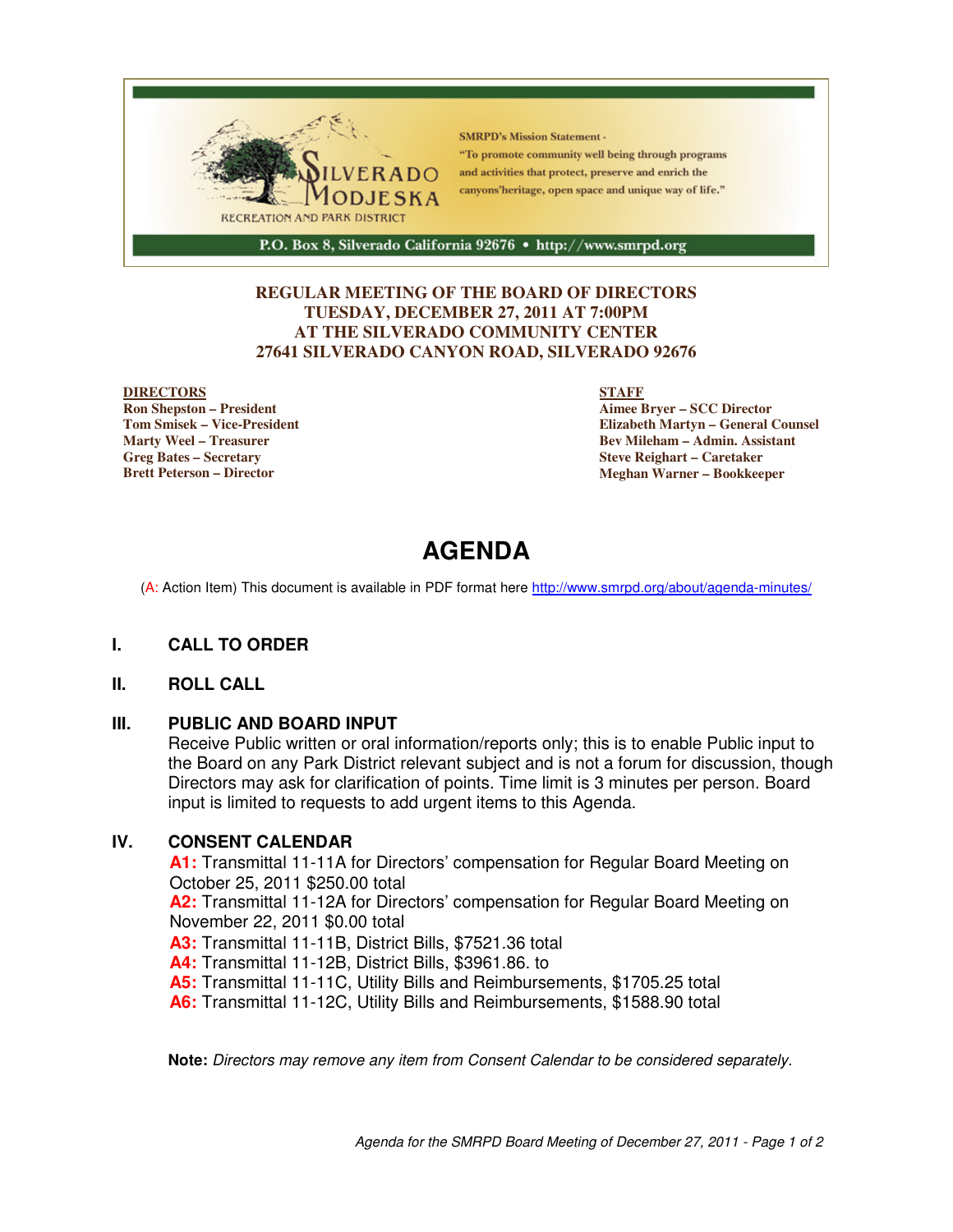# **V. ADJOURNMENT**

The next regular meeting of the Board of Directors will be at the Silverado Community Center, 27641 Silverado Canyon Road at 7:00 PM on Januyary 24, 2011.

Materials related to an item on this agenda submitted after distribution of the agenda packet are either available for public inspection at the Silverado Library, or posted on the SMRPD website at http://www.smrpd.org/about/agenda-minutes/. Materials prepared by SMRPD will be available at the meeting, those provided by others after the meeting.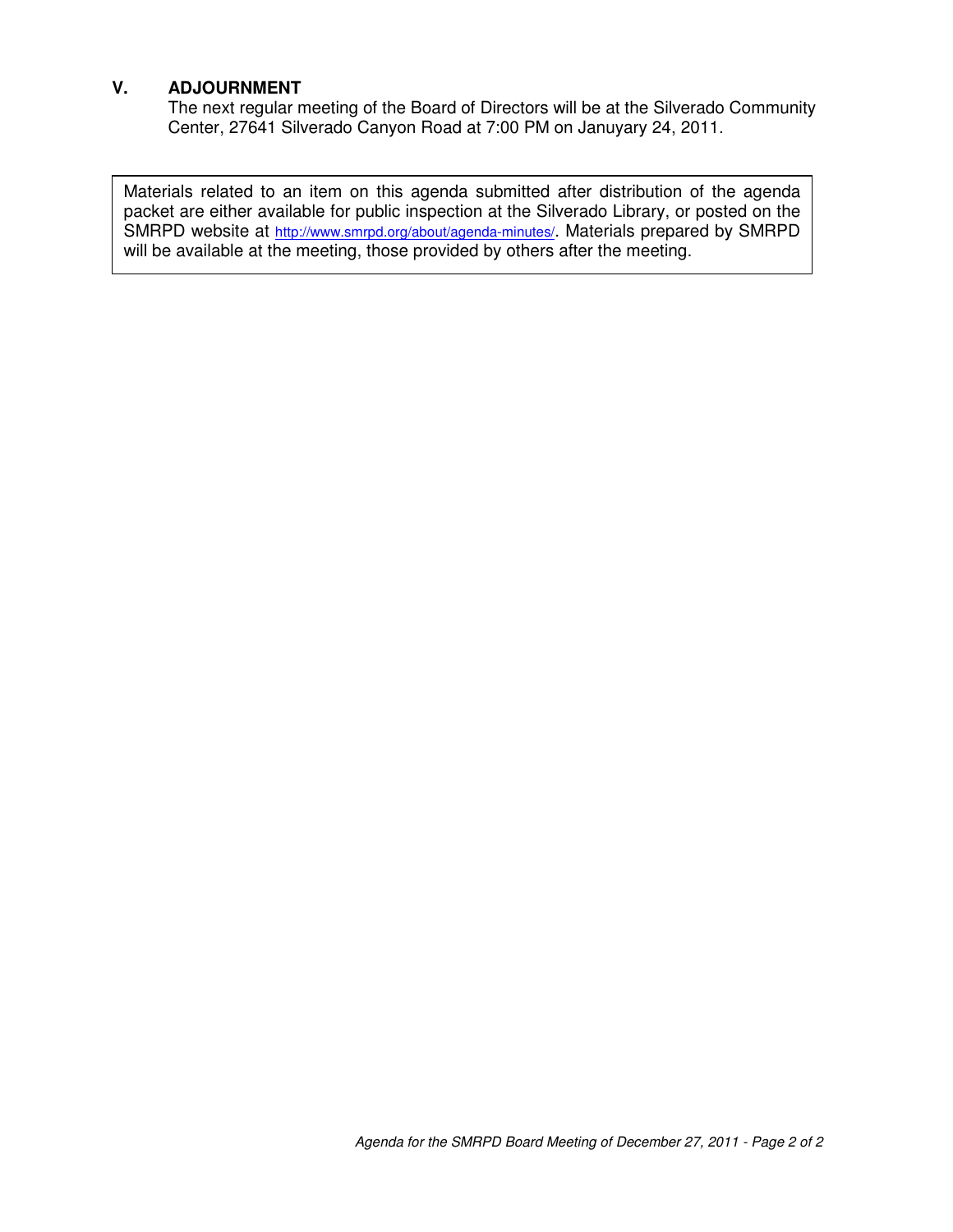# **LOCALLY GOVERNED DISTRICT DATE: 12/23/11 CLAIMS TRANSMITTED FOR PAYMENT REPORT 12-11A**

PO Box 8 DRAW THIS CHECK FROM

Sil-Mod Rec. and Parks Dist. THE COUNTY AUDITOR IS AUTHORIZED TO Silverado, CA 92676 **FUND: 728 BUDGET CONTROL: 728** 

| PAYEE NAME AND ADDRESS<br>SOCIAL SECURITY /TAX ID                                                | <b>DATE</b><br><b>INVOICE#</b> | <b>DEPT</b><br><b>V700</b> | <b>OBJT</b><br>REV/<br><b>BS ACCT</b> | <b>UNIT</b><br>900 | <b>AMOUNT</b>                                          | <b>AC'S USE ONLY</b><br>DOC NUMBER | SC |
|--------------------------------------------------------------------------------------------------|--------------------------------|----------------------------|---------------------------------------|--------------------|--------------------------------------------------------|------------------------------------|----|
| <b>VC-4415</b><br><b>Brett Peterson</b><br>P.O. Box 613<br>Silverado, CA 92676                   | <b>NO MEETING</b>              | <b>V700</b>                | 0100                                  | 900                |                                                        |                                    |    |
| <b>VC-4543</b><br><b>Martin Weel</b><br>28614 Modjeska Canyon Road<br>Modjeska, CA 92676         | <b>NO MEETING</b>              | <b>V700</b>                | 0100                                  | 900                | \$<br>$\overline{a}$                                   | 1099                               |    |
| <b>VC-9989</b><br>Ron Shepston<br>P.O. Box<br>31311 Silverado Canyon Road<br>Silverado, CA 92676 | <b>NO MEETING</b>              | <b>V700</b>                | 0100                                  | 900                | $\overline{\boldsymbol{\mathsf{s}}}$<br>$\blacksquare$ | 1099                               |    |
| <b>VC-9990</b><br><b>Greg Bates</b><br>28100 Modjeska Canyon Road<br>Modjeska, CA 92676          | <b>NO MEETING</b>              | <b>V700</b>                | 0100                                  | 900                | $\overline{\$}$                                        | 1099                               |    |
| <b>VC-1539</b><br><b>Tom Smisek</b><br>P.O. Box 374<br>Silverado, CA 92676                       | <b>NO MEETING</b>              | <b>V700</b>                | 0100                                  | 900                | $\overline{\boldsymbol{\mathsf{s}}}$<br>$\blacksquare$ | 1099                               |    |
|                                                                                                  |                                |                            |                                       |                    | \$<br>۰                                                | 1099                               |    |

The claims listed above totaling **\$0.00** of the Board of Directors of this District and I certify that the payees named who are described in Government Code Section 3101 have taken an oath or affirmation required by Government Code Section 3102. are approved for payment pursuant to an order entered in the Minutes

\_\_\_\_\_\_\_\_\_\_\_\_\_\_\_\_\_\_\_\_\_\_\_\_\_\_\_\_\_\_ \_\_\_\_\_\_\_\_\_\_\_\_\_\_\_\_\_\_\_\_\_\_\_\_\_\_\_\_\_\_\_\_\_ \_\_\_\_\_\_\_\_\_\_\_\_\_\_\_\_\_\_\_\_\_\_\_\_\_\_\_\_\_\_\_\_\_\_

APPROVED BY COUNTERSIGNED BY ATTESTED AND/OR COUNTERSIGNED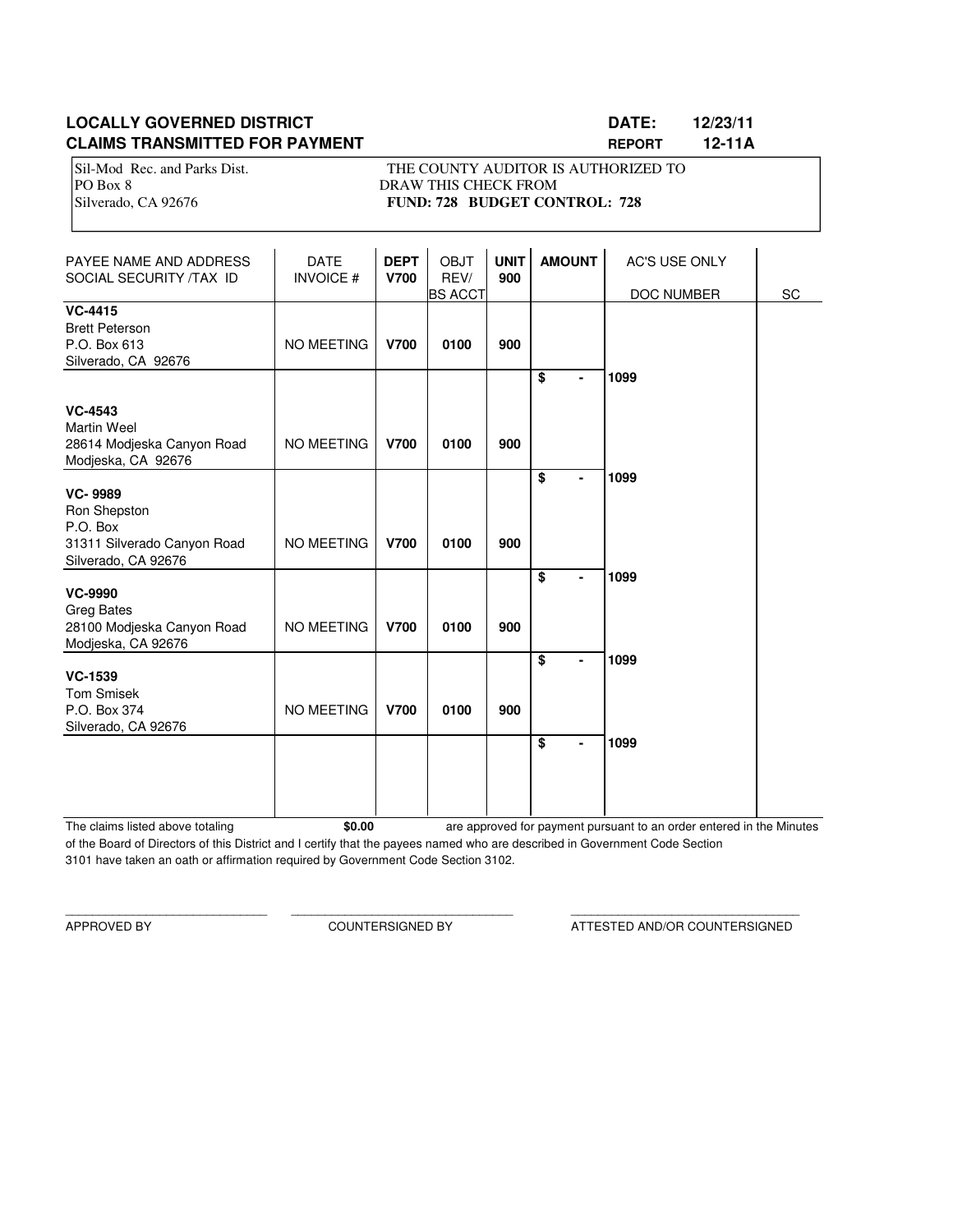| <b>LOCALLY GOVERNED DISTRICT</b><br><b>CLAIMS TRANSMITTED FOR PAYMENT</b>                                                                                     |                                                |                            |                                       |                    |                                                | DATE:<br>12/23/2011<br><b>REPORT</b><br>12-11B |    |  |
|---------------------------------------------------------------------------------------------------------------------------------------------------------------|------------------------------------------------|----------------------------|---------------------------------------|--------------------|------------------------------------------------|------------------------------------------------|----|--|
| THE COUNTY AUDITOR IS AUTHORIZED TO<br>Sil-Mod Rec. and Parks Dist.<br>DRAW THIS CHECK FROM FUND: 728 BUDGET CONTROL: 728<br>P.O.Box 8<br>Silverado, CA 92676 |                                                |                            |                                       |                    |                                                |                                                |    |  |
| PAYEE NAME AND ADDRESS<br>SOCIAL SECURITY /TAX ID                                                                                                             | <b>DATE</b><br><b>INVOICE#</b>                 | <b>DEPT</b><br><b>V700</b> | <b>OBJT</b><br>REV/<br><b>BS ACCT</b> | <b>UNIT</b><br>900 | <b>AMOUNT</b>                                  | AC'S USE ONLY<br>DOC NUMBER                    | SC |  |
| <b>VC-2027</b><br>COOKSMITH LANDSCAPING<br>630 N. TUSTIN AVE #1518<br>ORANGE, CA 92867                                                                        | <b>INVOICE #10390</b><br><b>INVOICE #10373</b> | <b>V700</b><br><b>V700</b> | 1400<br>1400                          | 900<br>900         | \$340.00<br>\$235.00<br>\$575.00               |                                                |    |  |
| <b>VC-2760</b><br><b>MEGHAN WARNER</b><br>P.O. BOX 177<br>SILVERADO, CA 92676                                                                                 | <b>INVOICE #11-163</b>                         | <b>V700</b>                | 1900                                  | 900                | \$250.00<br>\$250.00 1099                      |                                                |    |  |
| <b>VC-4740</b><br>HOME DEPOT<br>PO BOX 183176<br>COLUMBUS, OH 43218                                                                                           | INVOICE DATED: 12/05/11                        | <b>V700</b>                | 1400                                  | 900                | \$108.11                                       |                                                |    |  |
| VC-10921<br>LINDA MAY<br>P.O. BOX 244<br>SILVERADO, CA 92676                                                                                                  | INVOICE #2011-4-26-4                           | <b>V700</b>                | 1900                                  | 900                | \$108.11<br>\$1,360.50                         |                                                |    |  |
| VC-10199<br>SHUTE, MIHALY & WEIBERGER<br>396 HAYES STREET<br>SAN FRANCISCO, CA 94102                                                                          | <b>INVOICE #235528</b>                         | <b>V700</b>                | 1900                                  | 900                | \$1,360.50 1099<br>\$<br>643.25                |                                                |    |  |
| <b>VC-4647</b><br>RICHARD HALE, CPA<br>12671 PANORAMA PLACE<br>SANTA ANA, CA 92705                                                                            | INVOICE DATED: 11/30/11                        | <b>V700</b>                | 1900                                  | 900                | \$643.25 1099<br>\$1,025.00<br>\$1,025.00 1099 |                                                |    |  |
|                                                                                                                                                               |                                                |                            |                                       |                    |                                                |                                                |    |  |
|                                                                                                                                                               |                                                |                            |                                       |                    |                                                |                                                |    |  |
|                                                                                                                                                               |                                                |                            |                                       |                    |                                                |                                                |    |  |
|                                                                                                                                                               |                                                |                            |                                       |                    |                                                |                                                |    |  |

3101 have taken an oath or affirmation required by Government Code Section 3102.

APPROVED BY COUNTERSIGNED BY ATTESTED AND/OR COUNTERSIGNED